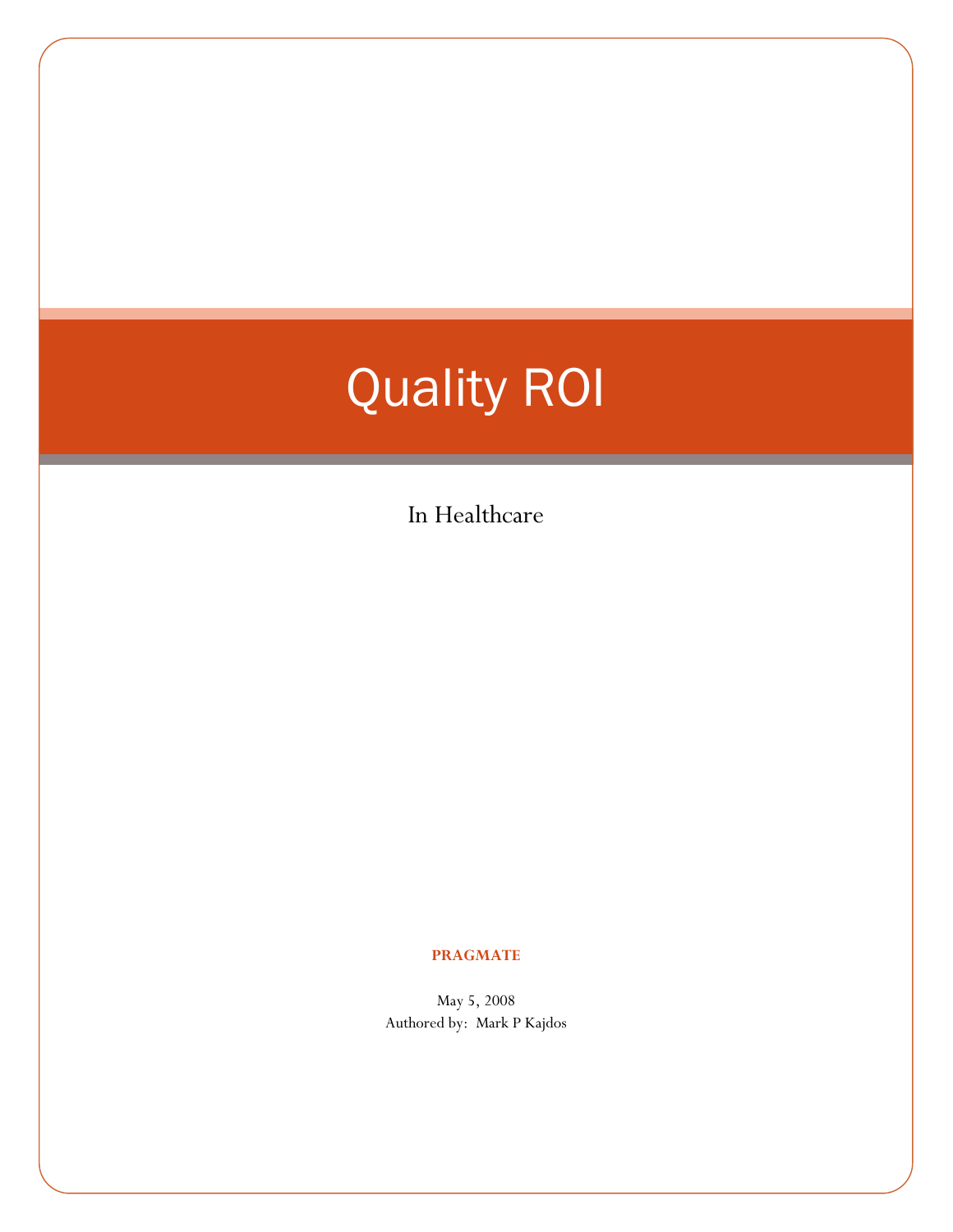# Quality ROI (Return on Investment)

#### In Healthcare

#### Introduction

What is Return on Investment (ROI) for the quality control program?

Anyone considering implementation of a quality control program should be asking this question. The determination of ROI is important to any decision. Will the additional money spent lead to more money earned?

Why even consider implementing a formal quality control program?

- **Reputation** is important for healthcare organizations. The perception of quality is essential for any business and especially in something as personal as healthcare. Management of quality within healthcare is critical for establishing and keeping the reputation of an organization intact.
- **Liability** is an obvious concern for all healthcare professionals. With a substantial part of total healthcare costs going to pay for costs of litigation, settlements, and damages, this consideration looms large.
- **Regulatory Compliance** requirements represent another influence that, while not necessarily contributing to quality itself, introduces high risk for a healthcare organization. If your facility is closed for regulatory non-compliance, your return on investment may enter uncharted territory.

ROI is a measure that determines how much profit you were able to generate from money invested. For the Quality Control Program, ROI measures incremental income that will be derived from investing the implementation and support costs.

ROI considerations are important because they will dictate the appropriate action:

- If the ROI quality control component is negative, then the best course of action is to minimize the costs of quality control. The liability and perception may be put at risk, but minimal regulatory compliance is likely in order.
- If the ROI quality control component is positive, then the best course of action is to implement a program so that it becomes part of revenue generating activities.

This white paper focuses on how to approach an ROI computation. It shows that the return on investment for a quality control system is a value proposition for a successful healthcare organization.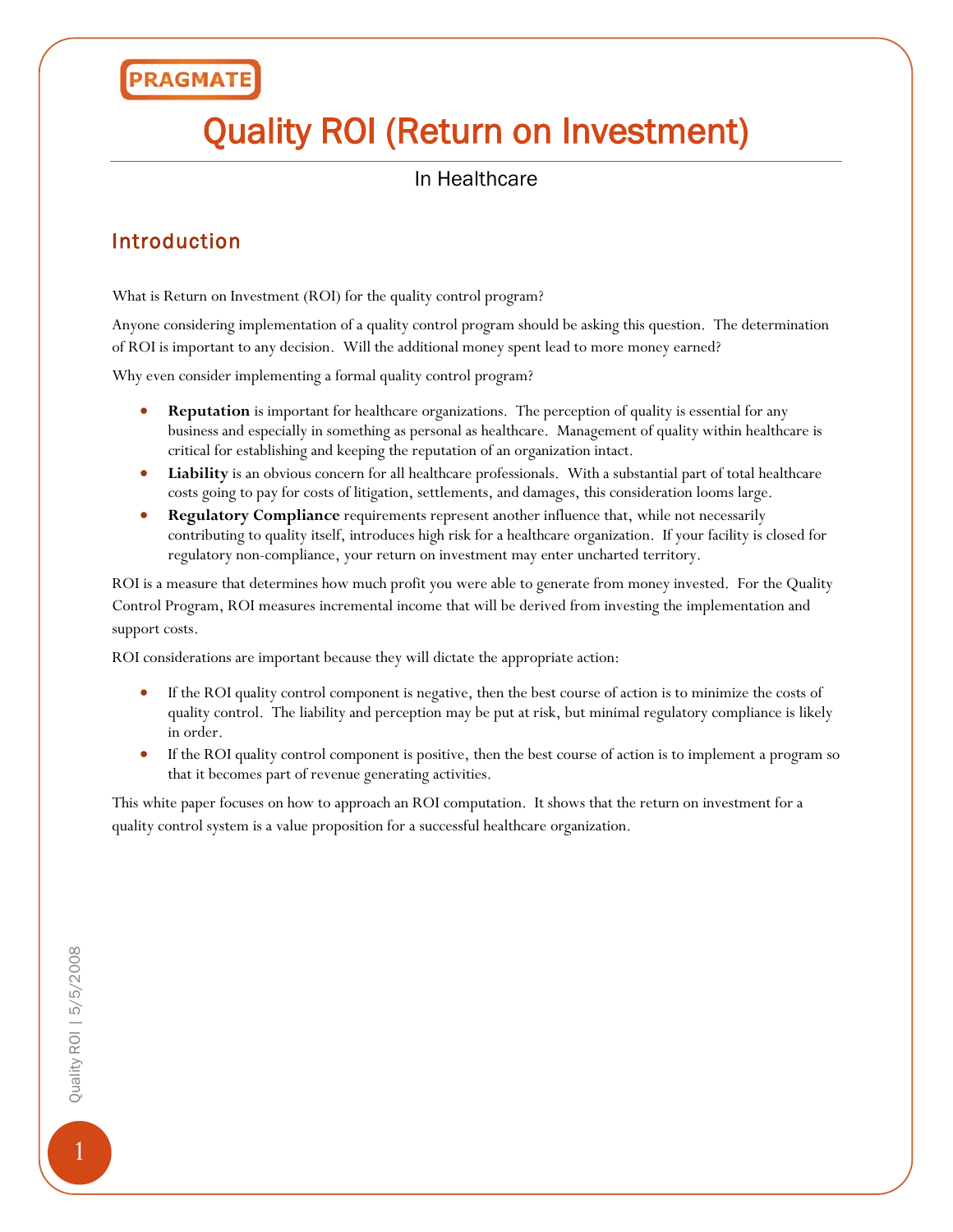#### Background

The need for profit is an obvious economical necessity. While there are valid reasons for businesses operating for some time without profit, profit remains a prerequisite for any successful business operation. The allocation of the business resources must be aligned to maximize profit.

The management decision process about any initiative or project must include the profit consideration. The question is: if we spend \$1, what will be the effect of that expenditure on our profit? Since the \$1 will be added to the costs – or subtracted from profits, the expenditure of \$1 must result in either lower overall costs or in higher revenues.

Simply stated, for the \$1 expenditure to reflect positively on ROI, then either it must decrease costs by more than \$1 or increase revenues by more than \$1.

#### Return on Investment

It is important to use proper terminology for any serious analysis. While concepts of ROI are reasonably simple, some in-depth comments may be useful.

The Standard accounting definition for ROI is as follows:

| $ROI = (Net Income + Interest * (1 - Tax Rate)) / Book Value of Assets$ |
|-------------------------------------------------------------------------|
|                                                                         |

Where

Net Income = Total revenue minus total costs.

Interest  $=$  Interest earned on the capital that is not deployed.

Tax Rate = Incorporated to keep the Interest net of tax paid on the interest income.

Book Value of Assets  $=$  Total value of capital deployed in operation of the enterprise.

Important considerations for evaluating an ROI computation (using the above formula) involve many parameters concerning income based on projections. Additionally –duration of project is important: the expenditure needs to be made immediately, while recoupment of the initial investment will be a matter of course for the future. Any ROI computation will be based on projections and management will need to decide on a degree of confidence in those projections.

Prudent management will consider the following in its evaluation of the computed ROI:

- **Length of project** the longer the project, the higher the potential overstatement of the ROI value proposition. Common rationale dictates that the longer a project expands, the more likely there is to have increased risk and exposure. This is especially true when it comes to projects that have a long lag between expenditure and income from that expenditure.
- **Capitalization policy** the expenditures are accounted either as costs of operation or increase in assets. If the expenditure is fully capitalized (included in the Book Value of Assets) it will decrease the ROI for the same Net Income. Having the least amount of expenditure capitalized, will increase the probability of overstatement.
- **Depreciation of assets** this relates to the Capitalization Policy. As depreciation increases, the ROI value proposition will increase by decreasing assets part of the formula.
- **Growth Rate** the company growth rate affects the ROI. Companies in a fast growth status usually understate the ROI. The result is a common sense consequence representing growth where there is a lag between expenditures and income resulting in lower income for a given asset basis.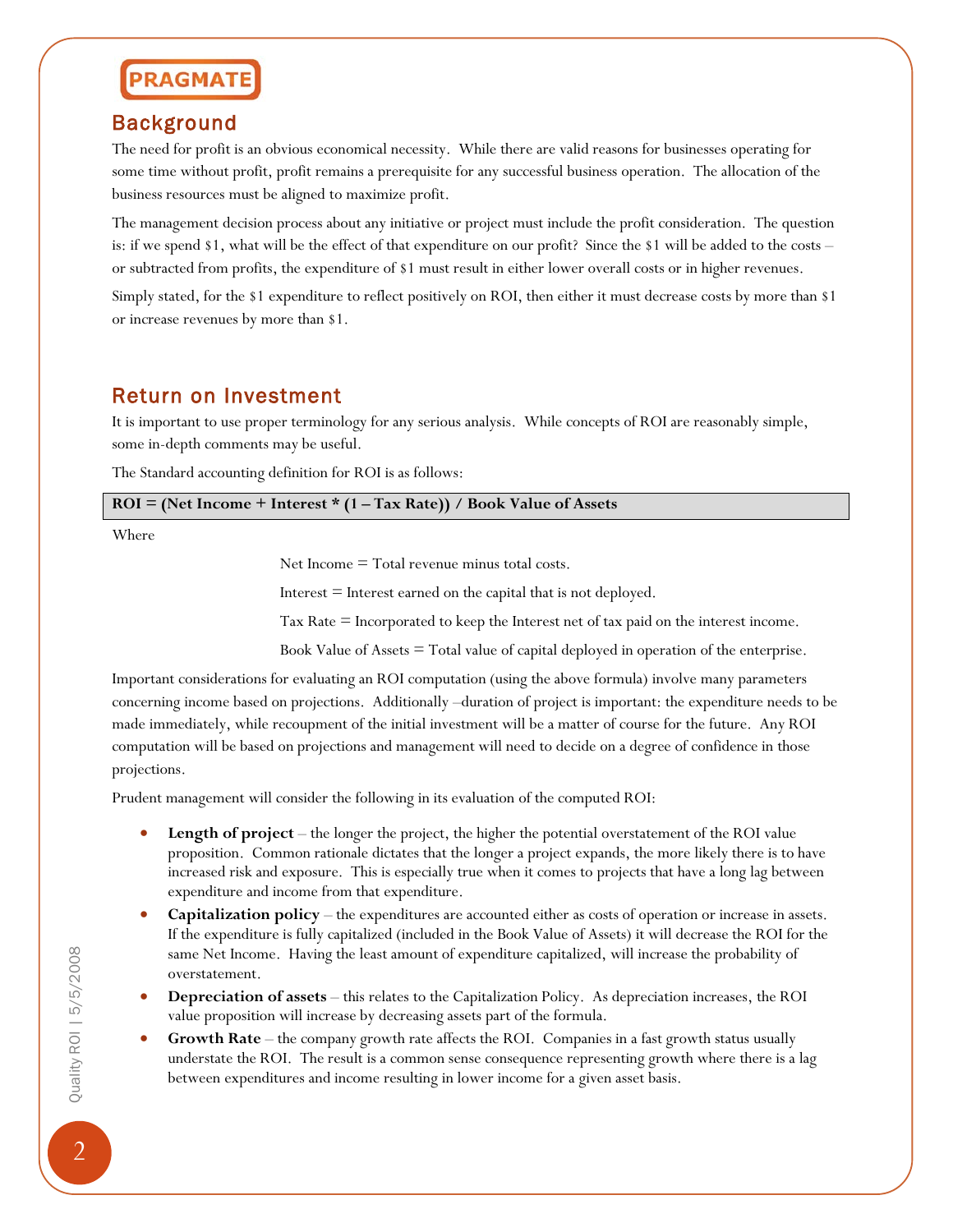The above formula focuses on whole enterprise and is useful in determination of company value. A simpler approach seeks to determine the impact of a particular expenditure. In this case, the simplified approach focuses on the marginal effects of expenditure resulting in an answer that defines how much this incremental revenue produces in terms of the incremental profit. Note that while the traditional formula focuses on total Income and Assets, this formula is expense and profit centric. The concept can be summarized in answering the following question:

**Question:** If expenditure increases by a given amount, how much will the profit change?

**Answer:** The simplified operations focused ROI formula is as follows:

#### **ROI = (**∆ **Profit / Expenditure) %**

Where:

∆ Profit is the change in profit in \$ for the measurement period.

Expenditure is the amount of proposed expenditure plus any carrying costs (interest expense) in \$ for the measurement period.

% means that the ratio is expressed in the percent.

For Example:

When the **E** is \$100 and  $\Delta$  **P** is \$110, then the **ROI** is \$110 / \$100 = 10%.

Let's investigate various results of the formula and their impact on the enterprise.

The critical value of ROI is obviously **0%**. In this situation there is no change in profits due to the expenditure. This case may still make sense because of other, non-monetary benefits.

- The ROI that is negative is clearly a contraindication for the expenditure. Such expenditure may only be valid if undertaken to achieve compliance with regulatory requirements.
- The ROI that is positive is obviously justified. As discussed earlier, the project proposal needs to be studied in depth for validity of assumptions, but it makes sense to spend money if it results in higher returns.

The ROI concepts are simple to understand and a wise manager will recognize that not all benefits can be expressed in terms of income using a strict casuistic approach. For example, even though the ROI of charitable contributions would be difficult to associate with a stream of revenue, its positive impact and good will is nevertheless real.

#### ROI Computation

The computation methodology varies depending on the specific project. As the purpose of this paper is Quality Control, the focus will be on how to compute the ROI value of a Quality Control program.

As in any ROI computation, there are benefits and costs associated with each project.

| Item                | Description                                                                                                                                                                                                                                                     | Formula                              | Value |
|---------------------|-----------------------------------------------------------------------------------------------------------------------------------------------------------------------------------------------------------------------------------------------------------------|--------------------------------------|-------|
|                     | <b>Benefits</b>                                                                                                                                                                                                                                                 |                                      |       |
| Liability           | The formal quality control program will affect the liability<br>insurance. While not quantifiable, the presence of the QC<br>will be included into the risk assessment. The estimated<br>savings are based on some discussions with insurance<br>professionals. | $10-15\%$ of Malpractice<br>Premium. |       |
| <b>Cost Savings</b> | The cost savings in operation are part of most QC<br>programs. By defining the processes and establishing clear                                                                                                                                                 | 5% of operational expenses.          |       |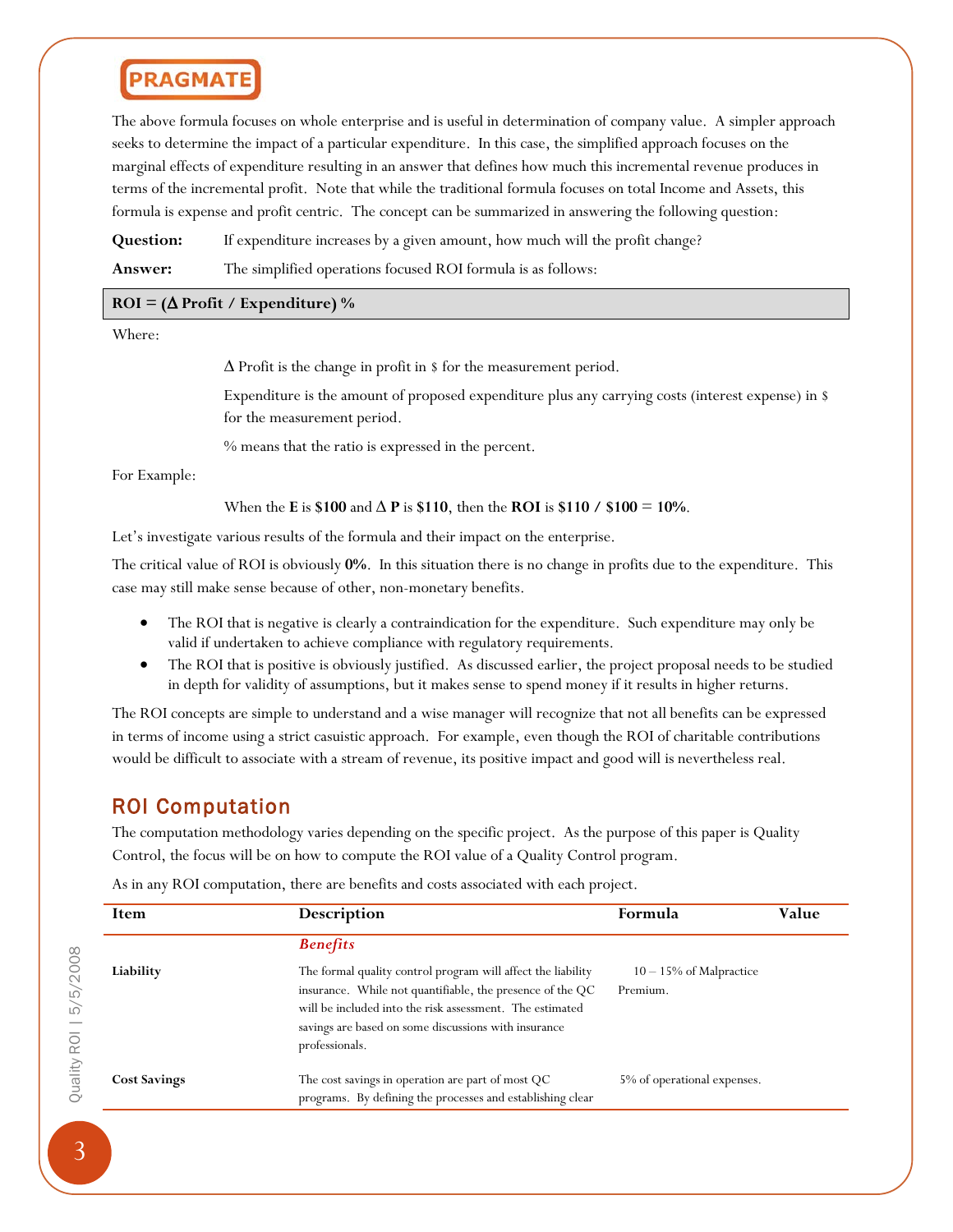| Item                            | Description                                                                                                                                                                                                                                                                                                                                                                                                                                        | Formula                                                       | Value |
|---------------------------------|----------------------------------------------------------------------------------------------------------------------------------------------------------------------------------------------------------------------------------------------------------------------------------------------------------------------------------------------------------------------------------------------------------------------------------------------------|---------------------------------------------------------------|-------|
|                                 | organizational goals, the QC programs improve the<br>business process. For this purpose the estimate is at 5% of<br>non-payroll expenses. Objective, fact based approach can<br>produce dramatic results.                                                                                                                                                                                                                                          |                                                               |       |
| <b>Perception and Marketing</b> | The presence of the QC program is important for<br>promotion of any enterprise. It not only improves the<br>value of the business, but it promotes the best kind of<br>advertising - word of mouth. Patients that benefit from<br>quality organization will spread good will towards the<br>enterprise. The WOM (Word of Mouth) represents<br>substantial form of marketing (see WOMMA). The savings<br>estimate represents conservative estimate. | 5% of marketing costs.                                        |       |
| <b>Regulatory Costs</b>         | Many enterprises have to provide the regulatory agencies<br>with quality data. Having the quality program in place<br>decreases the costs of gathering and providing that<br>information. Since the regulatory requirements need to be<br>incorporated into the QC program, those costs as separate<br>from QC program will be reduced substantially.                                                                                              | 90% of current regulatory<br>costs.                           |       |
|                                 | Costs                                                                                                                                                                                                                                                                                                                                                                                                                                              |                                                               |       |
| Setting up the program          | The setup of the program takes some time. It is, however,<br>valuable for the organization in a number of ways not<br>directly related to the implementation. The QC program<br>requires that the goals of the organization are stated clearly.                                                                                                                                                                                                    | Value of software and<br>implementation.                      |       |
| <b>Survey and Analysis</b>      | The QC program is not a onetime exercise. It requires<br>follow-up and consequently dedication of resources.                                                                                                                                                                                                                                                                                                                                       | Costs of gathering the<br>information on a periodic<br>basis. |       |

The values of the worksheet presented here will be estimations and will obviously vary depending on size and maturity of the organization. The highest value of the quality control program is that it incorporates quantifiable metrics into the business processes that are not necessarily monitored by the financial systems. The value of those metrics may be difficult to assign to a revenue stream, but it is nonetheless invaluable for achieving efficient, high quality of operation. That is how a good organization becomes a great organization.

 $\overline{4}$